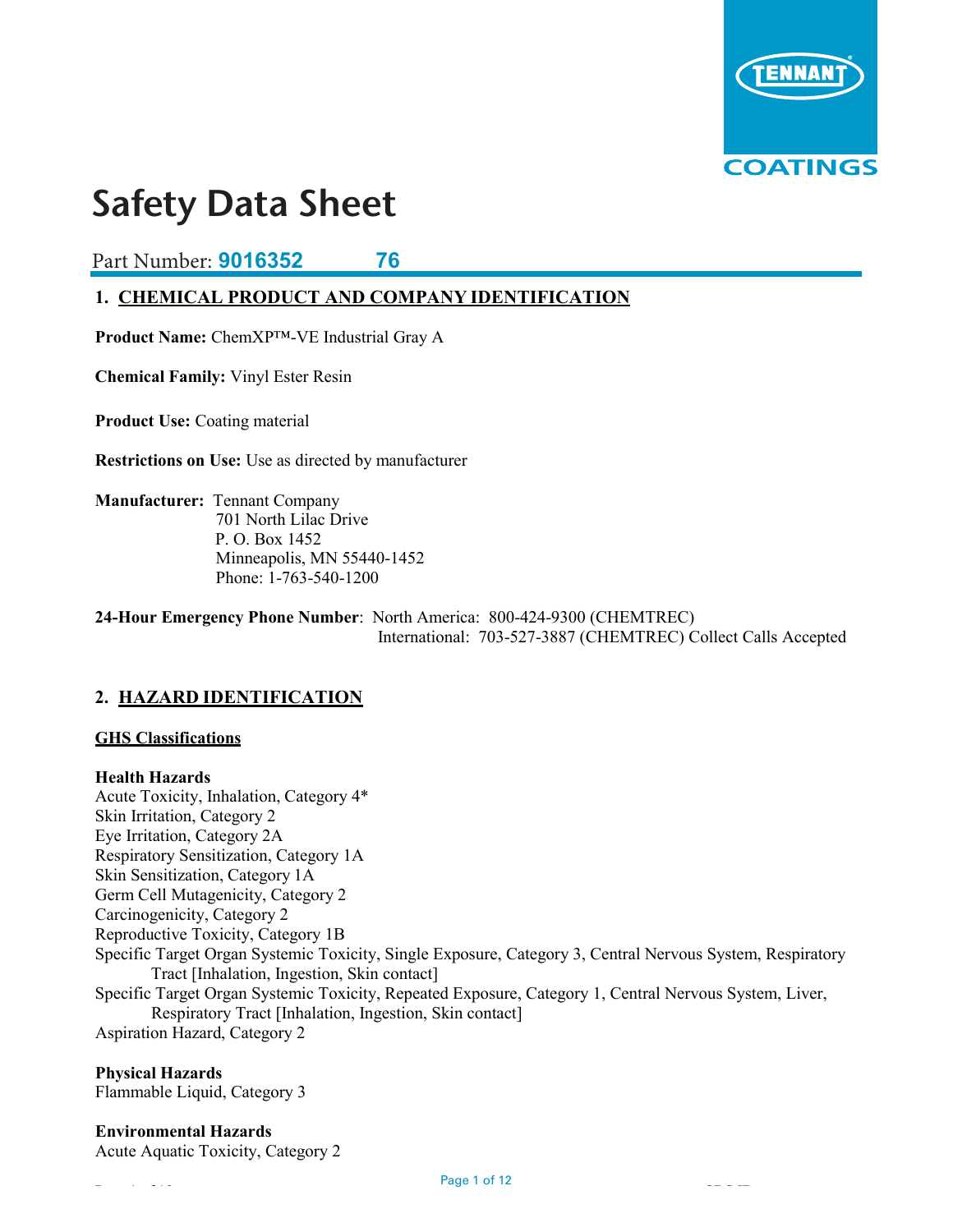

#### Part Number: **9016352 76 SDE: Rev. 8046959 PC: 920**

**GHS-Labeling Pictograms:** 



## **Signal Word: Danger!**

## **Hazard Statements**

- H226: Flammable liquid and vapor
- H305: May be harmful if swallowed and enters airways
- H315: Causes skin irritation
- H317: May cause an allergic skin reaction
- H319: Causes serious eye irritation
- H332: Harmful if inhaled
- H334: May cause allergy or asthma symptoms or breathing difficulties if inhaled
- H335: May cause respiratory irritation
- H336: May cause drowsiness or dizziness
- H341: Suspected of causing genetic defects
- H351: Suspected of causing cancer
- H361: Suspected of damaging fertility or the unborn child
- H372: Causes damage to organs through prolonged or repeated exposure
- H401: Toxic to aquatic life

## **Precautionary Statements**

## **Prevention:**

- P201: Obtain special instructions before use.
- P202: Do not handle until all safety precautions have been read and understood.
- P210: Keep away from heat/sparks/open flames/hot surfaces. No Smoking.
- P233: Keep container tightly closed.
- P235: Keep cool.
- P240: Ground/bond container and receiving equipment.
- P241: Use explosion-proof electrical/ventilating/lighting/equipment.
- P242: Use only non-sparking tools.
- P243: Take precautionary measures against static discharge.
- P260: Do not breathe vapours.
- P261: Avoid breathing vapours.
- P264: Wash skin and exposed areas thoroughly after handling.
- P270: Do not eat, drink or smoke when using this product.
- P271: Use only outdoors or in a well-ventilated area.
- P272: Contaminated work clothing should not be allowed out of the workplace.
- P280: Wear protective gloves/protective clothing/eye protection/face protection.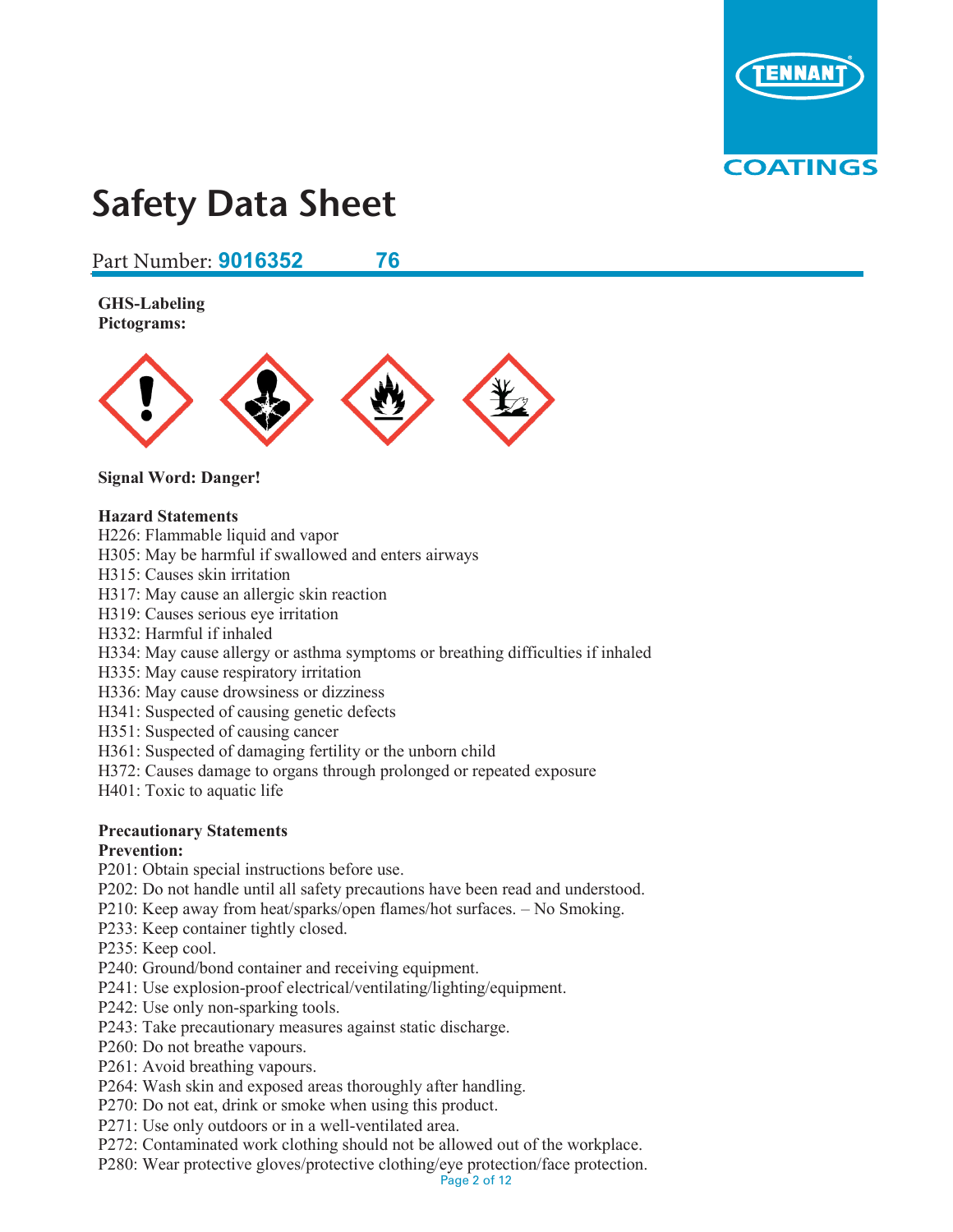

#### Part Number: **9016352 76 SDS #: Rev. # 2 Rev. Date: 9/15/2017**

P281: Use personal protective equipment as required.

P285: In case of inadequate ventilation wear respiratory protection.

## **Response:**

P301 + P310: IF SWALLOWED: Immediately call a POISON CENTER or doctor/physician. P302 + P352: IF ON SKIN: Wash with plenty of soap and water. P303 + P361 + P353: IF ON SKIN (hair): Remove/Take off immediately all contaminated clothing. Rinse skin with water/shower. P304 + P340 + P341: IF INHALED: Remove victim to fresh air and keep at rest in a position comfortable for breathing. P305 + P351 + P338: IF IN EYES: Rinse cautiously with water for several minutes. Remove contact lenses, if present and easy to do. Continue rinsing. P308 + P313: IF exposed or concerned: Get medical advice/attention. P309 + P311: IF exposed or if you feel unwell: Call a POISON CENTER or doctor/physician. P314: Get medical advice/attention if you feel unwell. P321: Specific treatment found in supplemental First Aid section (Section 4) of this SDS. P333 + P313: If skin irritation or rash occurs: Get medical advice/attention. P337 + P313: If eye irritation persists: Get medical advice/attention. P342 + P311: If experiencing respiratory symptoms: Call a POISON CENTER or doctor/physician. P362: Take off contaminated clothing and wash before reuse. P363: Wash contaminated clothing before reuse. P370 + P378: In case of fire: Use dry chemicals, carbon dioxide, fog, alcohol foam or water spray for extinction.

## **Storage:**

P403 + P233 + P235: Store in a well-ventilated place. Keep container tightly closed. Keep cool. P405: Store locked up

## **Disposal:**

P501: Dispose of contents/container in accordance with local, regional, and federal regulations

**\*** < 9% of this product consists of components of unknown acute inhalation toxicities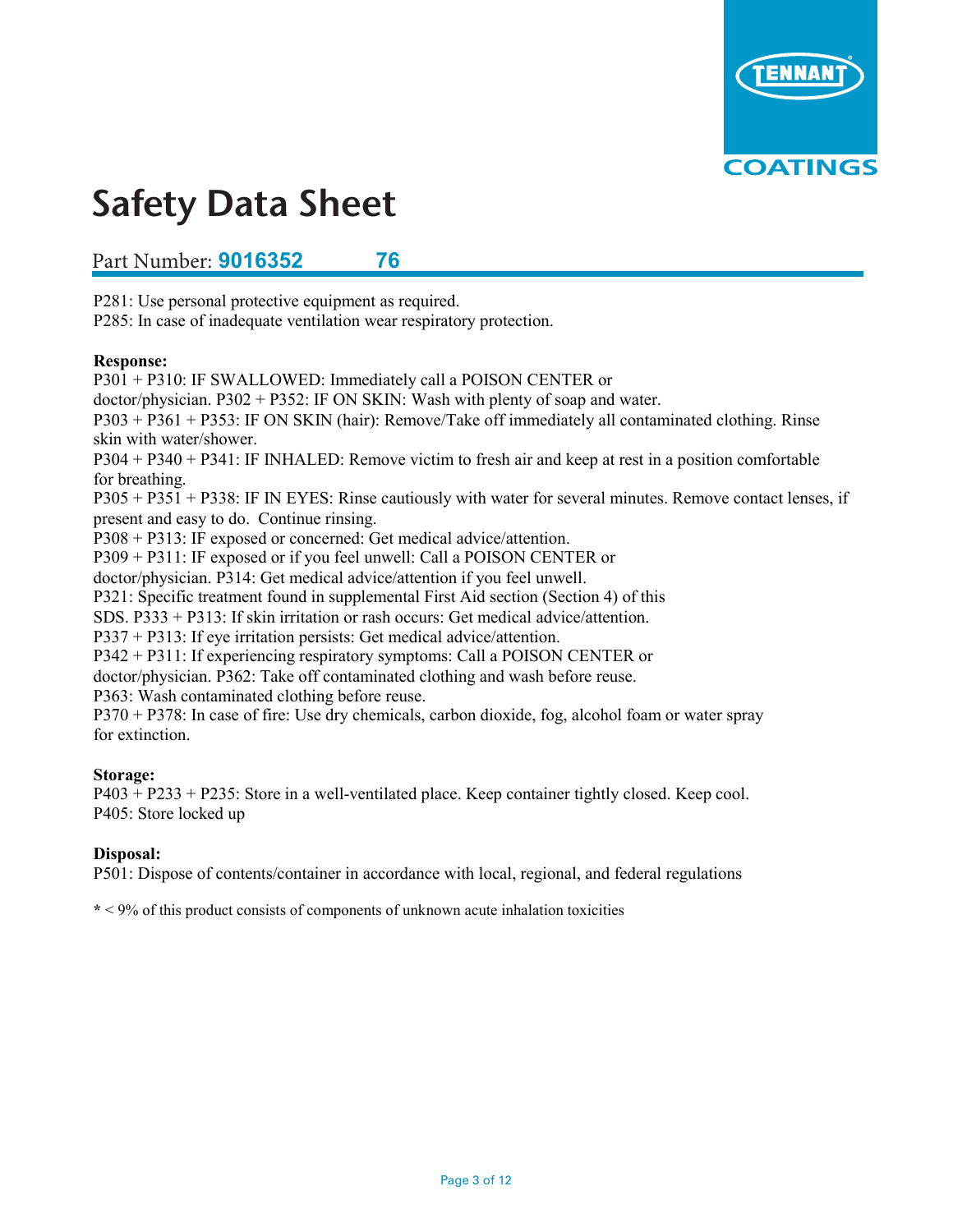

## Part Number: **9016352 76**

## **3. COMPOSITION/ INFORMATION ON INGREDIENTS**

## **Chemical characterization**

Vinyl Ester Resin

| Component*                         | CAS#           | $%$ By Wt. |
|------------------------------------|----------------|------------|
| Styrene                            | $100 - 42 - 5$ | $35 - 50$  |
| Talc (Hydrous Magnesium Silicate)  | 14807-96-6     | $5 - 10$   |
| Titanium Dioxide                   | 13463-67-7     | $1 - 5$    |
| Silicon Dioxide                    | 7631-86-9      |            |
| Naphtha, petroleum, light aromatic | 64742-95-6     |            |
| Dimethylaniline                    | 121-69-7       |            |

\*The above listed components are OSHA hazardous materials which contribute to this products' GHS Hazard Categorization as prescribed in OSHA's Hazard Communication 29 CFR 1910.1200.

## **4. FIRST AID MEASURES**

#### **Inhalation**

**Symptoms & Effects:** Stomach or intestinal irritation, nausea, headache, vomiting, diarrhea, irritation of the nose and airways, central nervous system depression, dizziness, drowsiness, weakness, fatigue, unconsciousness, lack of coordination, confusion

**Measures:** Immediately move outdoors or to fresh air. If breathing is difficult administer oxygen. Seek immediate medical attention and keep individual warm and quiet.

#### **Skin Contact**

**Symptoms & Effects:** Skin irritation, redness, burning sensation, drying, cracking, other skin damage **Measures:** Immediately remove contaminated clothing. Flush exposed area with large amounts of water. Seek immediate medical attention. Wash contaminated clothing before reuse.

## **Eye Contact**

**Symptoms & Effects:** Eye irritation, stinging sensation, tearing, redness, swelling of the eyes **Measures:** Remove contact lenses and immediately flush eyes gently with plenty of water for at least 15 minutes. Rinse beneath eyelids by holding eyelids open with clean fingers while washing. Seek immediate medical attention.

#### **Ingestion**

**Symptoms & Effects:** Stomach or intestinal irritation, nausea, vomiting, diarrhea, metallic taste in the mouth and throat, irritation of the throat, central nervous system depression, dizziness, drowsiness, weakness, fatigue, nausea, headache, unconsciousness, lack of coordination, & confusion. Swallowing large amounts may cause for material to enter the lungs during swallowing or vomiting, leading to lung inflammation and other lung damages.

**Measures:** Seek immediate medical attention. If individual is drowsy or unconscious, have the individual lie down on their left side with their head down. Do not give individual anything by mouth. Contact a physician, medical facility, or poison control center for advice about whether to induce vomiting. Do not leave individual unattended. Page 4 of 12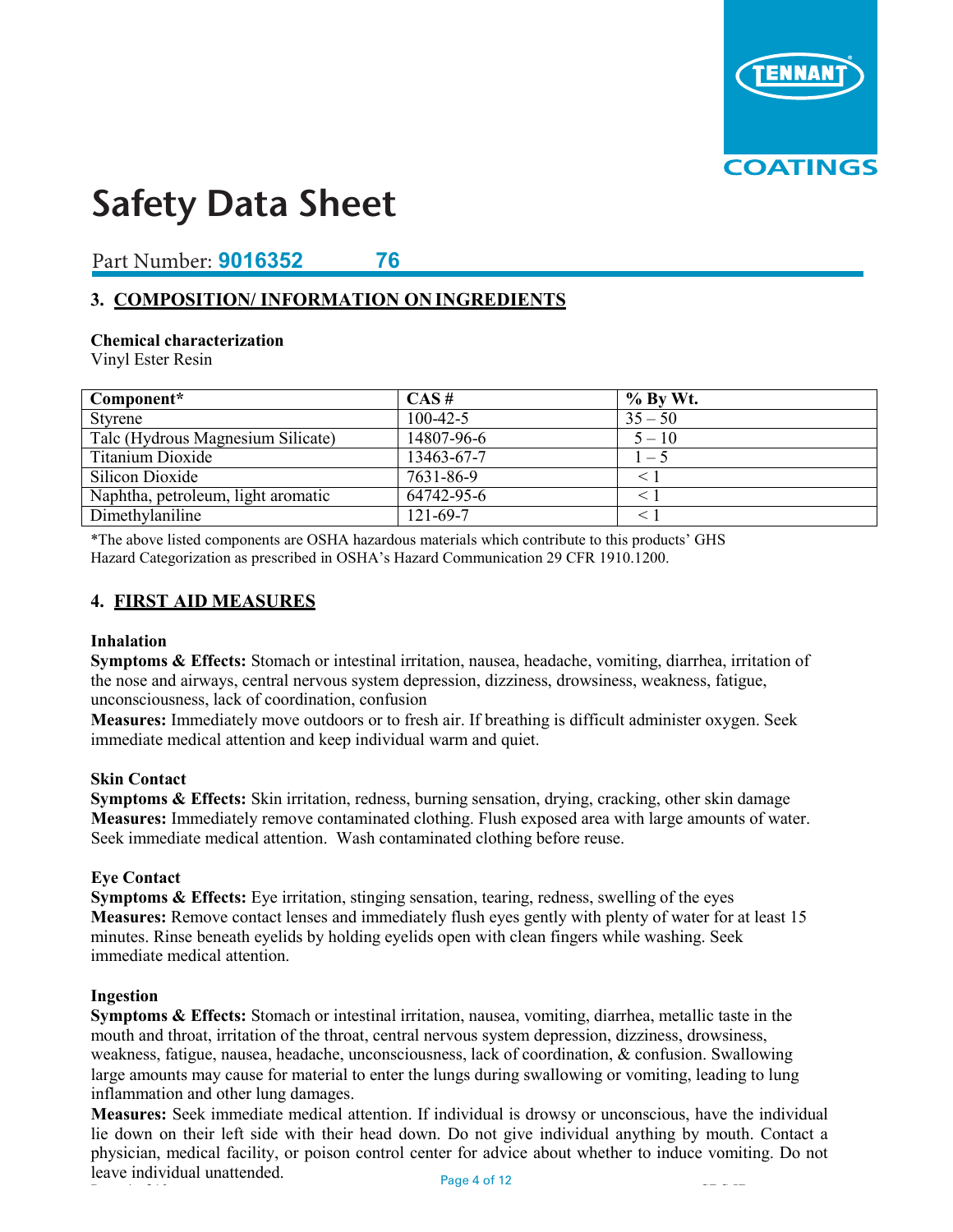

## $S$ afety Data Sheet **Product #s: 9014174, 9014176**

Part Number: **9016352 76**

## **5. FIRE FIGHTING MEASURES**

**Suitable Extinguishing Media:** Dry chemical, Carbon dioxide, Water spray, Alcohol-resistant foam

**Unsuitable Extinguishing Media:** Water may be ineffective unless used under favorable conditions.

**Hazardous Combustion Products:** Phenols, Hydrocarbons, Carbon monoxide, Carbon dioxide

**Protective Equipment for Fire-Fighters:** Wear full firefighting turn-out gear (full Bunker gear), and respiratory protection (SCBA).

**Precautions for Fire-Fighters:** Material is volatile and readily gives off vapors which may travel along the ground or be moved by ventilation and ignited by any ignition source near the material. Never use a welding or cutting torch on or near the drum, even if empty, because product can ignite explosively. Water may be ineffective for extinguishment unless used under favorable conditions by experienced fire-fighters. If performed under minimal risk, use water spray to cool fire-exposed containers and materials until fire is out. Avoid spreading burning material with water used for cooling purposes. Polymerization will take place under fire conditions. If polymerization occurs in a closed container, there is a possibility it will rupture violently.

## **6. ACCIDENTAL RELEASE MEASURES**

**Protective Equipment:** Recommended to wear chemical splash goggles & resistant gloves, such as polyvinyl alcohol-based gloves, and discard of gloves that show tears, pinholes, or signs of wear. Wear proper garments to prevent skin exposure, such as long-sleeves and pants.

**Personal Precautions:** Persons not wearing proper PPE should be excluded from the area of contamination until clean-up has been completed. Ensure adequate ventilation. Eliminate all ignition sources and pay attention to the spreading of gases, especially at ground level.

**Environmental Precautions:** Do not allow discharge into drains, surface waters, or sanitary sewer system. Prevent spreading over a wide area by containment or oil barriers. Local authorities should be advised if significant spillages cannot be contained or if material discharges into drains or ground water.

**Methods & Materials for Clean-Up:** Contained spilled material with inert, non-combustible absorbent materials (e.g. sand, earth, diatomaceous earth, vermiculite). Transfer to a suitable container for disposal according to proper federal, state, and local regulations.

## **7. HANDLING AND STORAGE**

**Handling:** Containers of this material may be hazardous when emptied since emptied containers retain product residues (vapor, liquid, or solid). Keep away from heat and ignition sources. Electrically bond and ground all containers, personnel and equipment before transfer or use of material. Special precautions may be necessary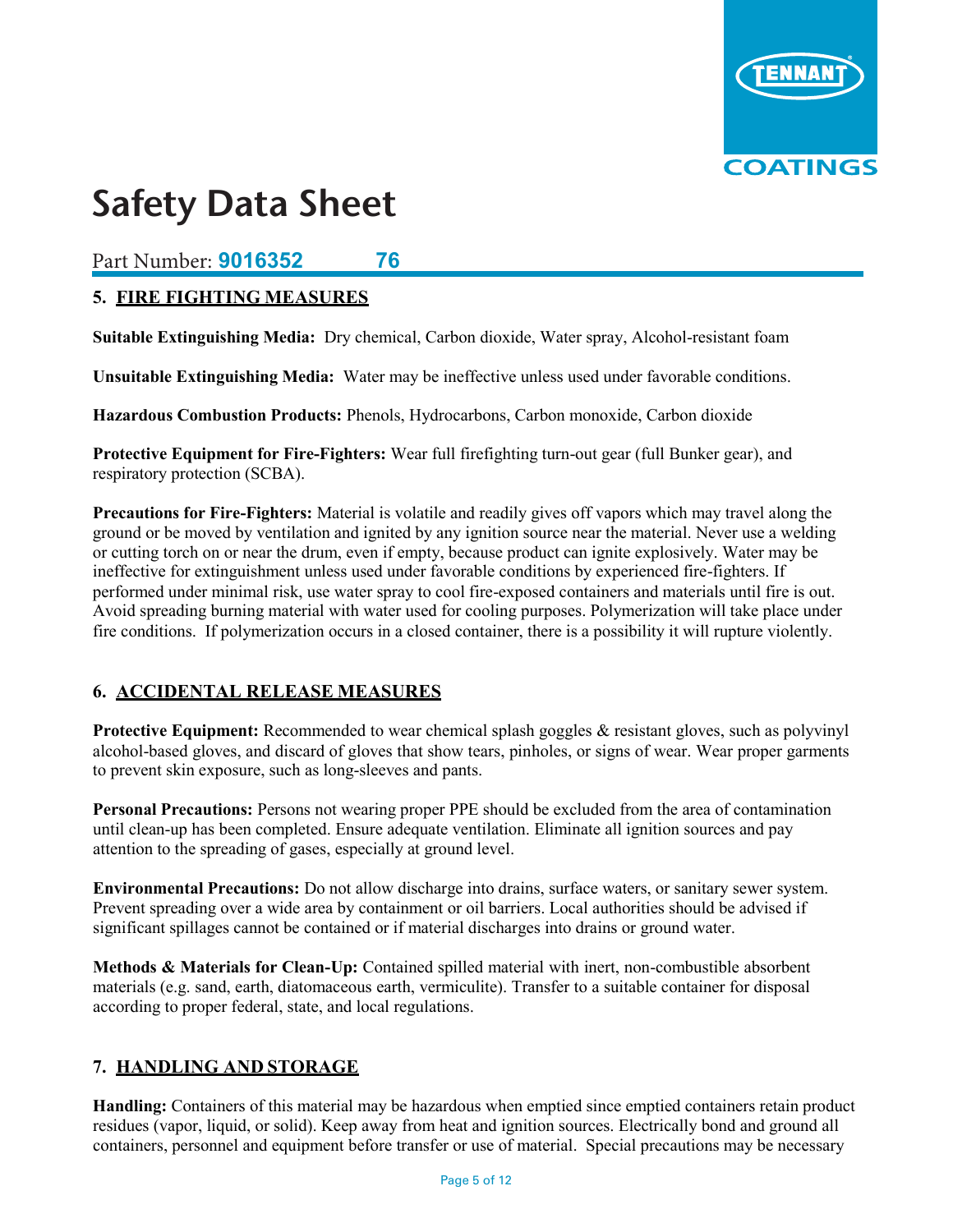

## **Part Number: 9016352 76 76**

to dissipate static electricity for non-conductive containers. Use proper bonding and grounding during product transfer as described in the National Fire Protection Association (NFPA) document 77.

Sudden release of hot organic chemical vapors or mists from process equipment operating at elevated temperature or pressure, or sudden ingress of air into vacuum equipment, may result in ignitions without the presence of obvious ignition sources. Any use of this product in elevated temperature processes should be thoroughly evaluated to establish and maintain safe operating conditions.

**Storage:** Store in a cool, dry, ventilated area, away from heat and ignition sources as well as from incompatible materials (see below). Keep container tightly closed. Keep away from food, drink, and animal foodstuffs.

**Incompatible Materials:** Acids, Aluminum, Aluminum Chloride, Bases, Copper, Copper alloys, Halogens, Iron chloride, Metal salts, Strong oxidizing agents, Peroxides

## **8. EXPOSURE CONTROLS AND PERSONAL PROTECTION**

## **Exposure Limits :**

Exposure limits have not been established for this product.

| <b>Styrene</b>             | $CAS # 100-42-5$                       |                                                          |
|----------------------------|----------------------------------------|----------------------------------------------------------|
|                            | OSHA Permissible exposure limit (PEL)  | $100$ ppm                                                |
|                            | ACGIH Time weighted average (TWA)      | $20$ ppm                                                 |
| <b>NIOSH</b>               | Recommended exposure limit (REL)       | 50 ppm $(215 \text{ mg/m}^3)$                            |
| <b>Talc</b> (Hydrous       |                                        |                                                          |
| <b>Magnesium Silicate)</b> | $CAS \# 14807-96-6$                    |                                                          |
| OSHA                       | Permissible Exposure Limit (PEL)       | 20 mppcf                                                 |
|                            | ACGIH Time weighted average (TWA)      | $2 \text{ mg/m}^3$                                       |
| <b>NIOSH</b>               | Recommended Exposure Limit (REL)       | $2 \text{ mg/m}^3$                                       |
| <b>Titanium Dioxide</b>    | $CAS \# 13463 - 67 - 7$                |                                                          |
|                            | OSHA Permissible exposure limit (PEL)  | $15 \text{ mg/m}^3$                                      |
| ACGIH                      | Time weighted average (TWA)            | $10 \text{ mg/m}^3$                                      |
| <b>Silicon Dioxide</b>     | $CAS \# 7631-86-9$                     |                                                          |
|                            | OSHA Permissible exposure limit (PEL)  | 20 mppcf (80 mg/m <sup>3</sup> / $\%$ SiO <sub>2</sub> ) |
|                            | NIOSH Recommended exposure limit (REL) | 6 mg/m <sup>3</sup>                                      |
| Dimethylaniline            | $CAS # 121-69-7$                       |                                                          |
| OSHA                       | Permissible exposure limit (PEL)       | 5 ppm $(25 \text{ mg/m}^3)$                              |
|                            | ACGIH Time weighted average (TWA)      | 5 ppm $(25 \text{ mg/m}^3)$                              |
| NIOSH                      | Recommended exposure limit (REL)       | 5 ppm $(25 \text{ mg/m}^3)$                              |
|                            |                                        |                                                          |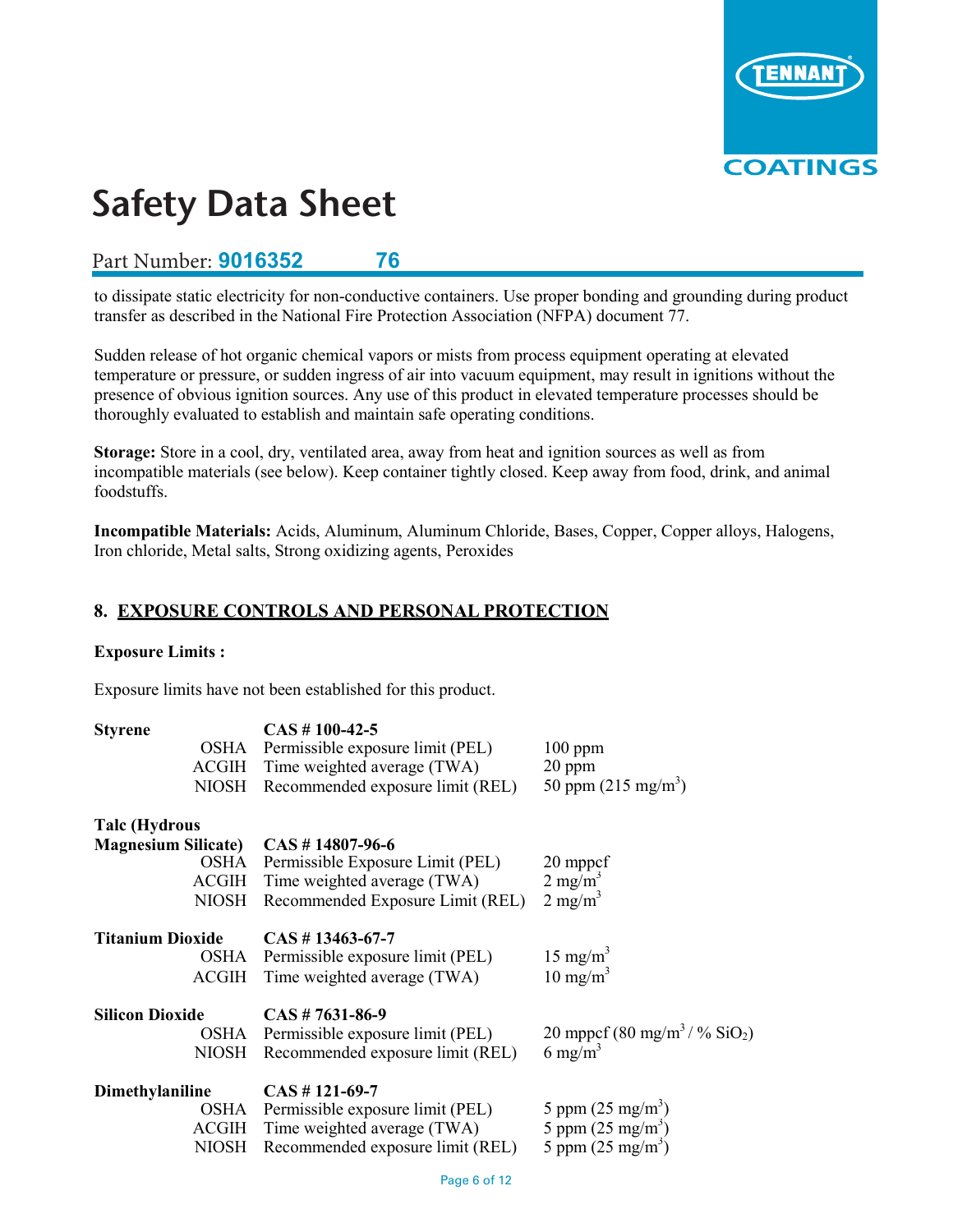

## Part Number: **9016352 76**

**Engineering Controls:** Provide sufficient mechanical (general and/or local exhaust) ventilation to maintain exposures below permissible exposure limits. OSHA has formally endorsed a styrene industry proposal for a voluntary 50 ppm workplace limit on styrene. Members of the Styrene Information and Research Council (SIRC), Composites Institute (CI), Composite Fabricators Association (CFA), International Cast Polymers Association (ICPA) and National Marine Manufacturers Association (NMMA) have agreed to use either engineering controls, work practices or respiratory protection to achieve this voluntary limit for styrene.

**Occupational Exposure Controls:** Ensure adequate ventilation, especially in confined areas. Consider all potential hazards of this material, applicable exposure limits, job activities, and other substances in the work place when designing engineering controls and selecting PPE. Ensure that eyewash stations and safety showers are proximal to the work location. It is ultimately the responsibility of the employer to follow regulatory guidelines established by local authorities.

**Protective and Hygiene measures:** Do not inhale vapors. Wash hands before breaks and immediately after handling product. When using, do not eat, drink, or smoke. In case of clothes contamination, remove and wash contaminated clothing before re-use.

**Eye Protection:** Recommended to wear tight fitting, chemical splash goggles when there is potential for the exposure of the eyes to the liquid, vapor or mist. Have a suitable eye wash station or bottle nearby in case of splashing into the eyes.

**Hand Protection:** Recommended to wear resistant gloves, such as polyvinyl alcohol-based gloves and discard of gloves that show tears, pinholes, or signs of wear.

**Skin Protection:** Recommended to wear impervious clothing such as a full rubber suit and long-sleeved clothing, pants and proper foot covering in order to prevent direct skin contact with the product. If skin irritation develops, contact your facility health and safety professional or your local safety equipment supplier to determine the proper personal protective equipment for your use.

**Respiratory Protection:** A NIOSH-approved air-purifying respirator with an appropriate cartridge and/or filter may be appropriate under certain circumstances where airborne concentrations are expected to exceed exposure limits (if applicable) or if overexposure has otherwise been determined. Protection provided by airpurifying respirators is limited. Use a positive pressure, air-supplied respirator if there is any potential for uncontrolled release, exposure levels are not known or any other circumstances where an air-purifying respirator may not provide adequate protection.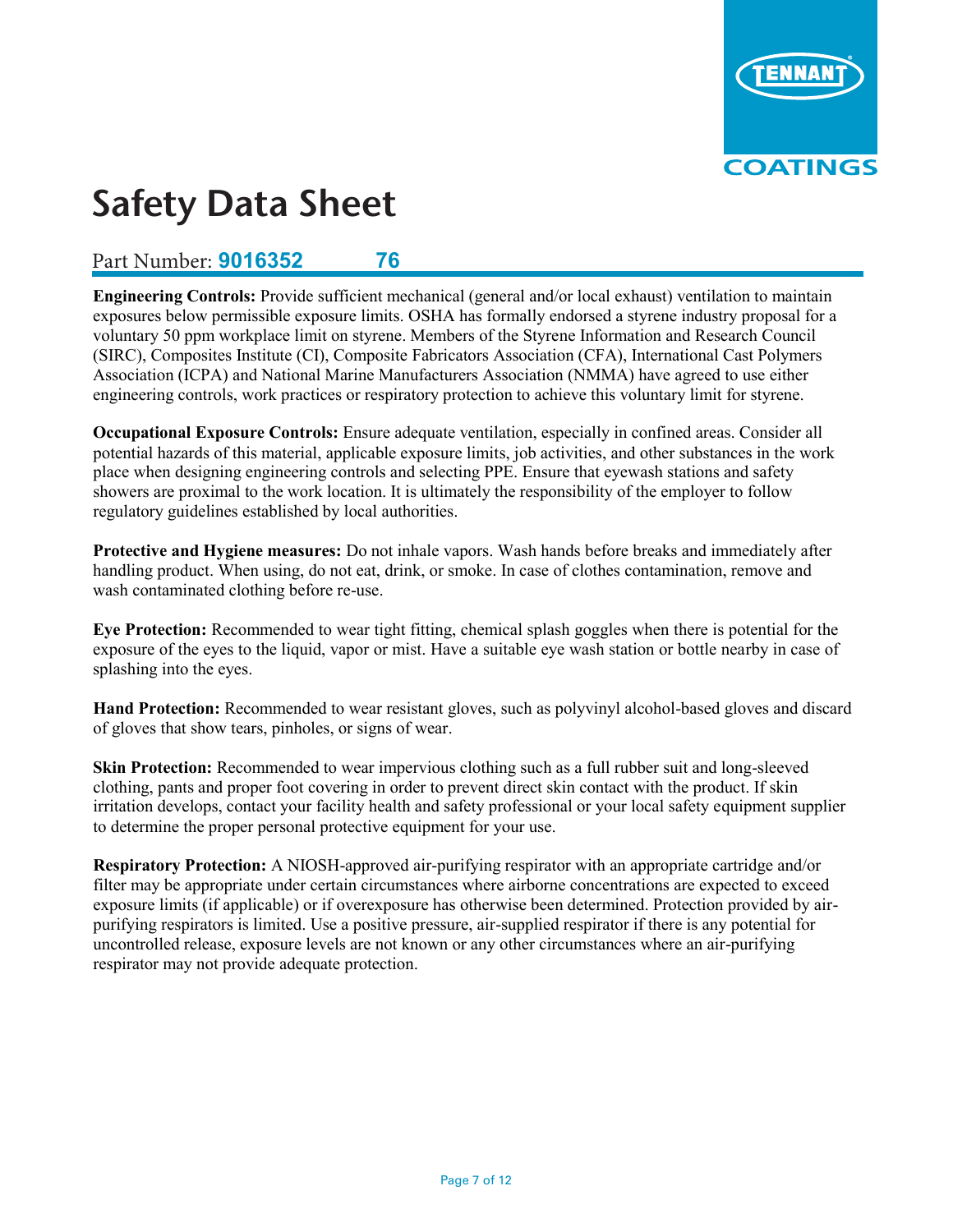

## **Safety Data Sheet Product #s: 9014174, 9014176**

#### **Part Number: 9016352 76 76 SDS #: Rev. # 2 Rev. Date: 9/15/2017**

#### **9. PHYSICAL AND CHEMICAL PROPERTIES 9. PHYSICAL AND CHEMICAL PROPERTIES**

**Appearance:** Grey Liquid **Odor:** Pungent **Odor Threshold:** No data available **pH:** No data available **Medicing points Melting/Freezing point:** No data available  $\text{Boiling point/range:} > 284^{\circ} \text{F} \left( > 140^{\circ} \text{C} \right)$ **Flash point (Tag closed cup):** 95°F (35°C) **Evaporation rate:** No data available<br> **FLAMMADILITY:** No data available **Flammability: Lower Limit:** 1.1% (V) Upper Limit: No data available **Vapor pressure:** No data available **Relative vapor density:**  $> 1$  (Air = 1) **Density:**  $1.13 \text{ g/cm}^3$  (9.4 lb/gal) @ 68°F (20°C) **Solubility in water:** Insoluble  $\frac{1}{2}$ **Partition coefficient (n-octanol/water):** No data available **Auto-ignition temperature:** No data available **Ignition temperature:** No data available **Ignition temperature:** No data available **Decomposition temperature:** No data available **Viscosity (dynamic):** No data available **Appearance:** Grey Liquid **Appearance:** C **Odor:** Pungent **p**data intesnoid: No

#### **10. STABILITY AND REACTIVITY 10. STABILITY AND REACTIVITY**

**Reactivity**: No decomposition if stored and applied as directed. **Reactivity**: No decomposition if stored and applied as directed.

**Chemical Stability**: Stable under normal conditions. **Chemical Stability**: Stable under normal conditions.

**Possibility of Hazardous Reactions:** Avoid exposure to excessive heat, peroxides and polymerization catalysts. Product will not undergo hazardous polymerization. **Possibility of Hazardous Reactions:** Avoid exposure to excessive heat, peroxides and polymerization **POSSIBILITY OF HAZAPHOUS REACTIONS:** AVOID exposure to exces

**Conditions to Avoid**: Heat, Flames, Sparks, Exposure to sunlight, Exposure to air **Conditions to Avoid**: Heat, Flames, Sparks, Exposure to sunlight, Exposure to air

**Incompatible Materials:** Acids, Aluminum, Aluminum Chloride, Bases, Copper, Copper alloys, Halogens, Iron chloride, Metal salts, Strong oxidizing agents, Peroxides, UV light **Incompatible Materials:** Acids, Aluminum, Aluminum Chloride, Bases, Copper, Copper alloys, Halogens, **Incompatible Materials:** Acids, Aluminum, Aluminum Chloride, Base

**Hazardous decomposition products**: Phenols, Hydrocarbons, Carbon monoxide, Carbon dioxide **Hazardous decomposition products**: Phenols, Hydrocarbons, Carbon monoxide, Carbon dioxide

#### **11. TOXICOLOGICAL INFORMATION 11. TOXICOLOGICAL INFORMATION**

**Primary Routes of Exposure**: Inhalation, Skin contact, Eye contact, Eye contact, Eye contact, Ingestion, Ingels **Primary Routes of Exposure**: Inhalation, Skin absorption, Skin contact, Eye contact, Ingestion

irritation, nausea, vomiting, diarrhea, irritation of the nose and airways, central nervous system depression, dizziness drowsiness weakness fatigue headache unconsciousness lack of coordination confusion skin dizziness, drowsiness, weakness, fatigue, headache<sub>agli</sub>ngonsciousness, lack of coordination, confusion, skin **Symptoms Related to Physical, Chemical and Toxicological Characteristics**: Stomach or intestinal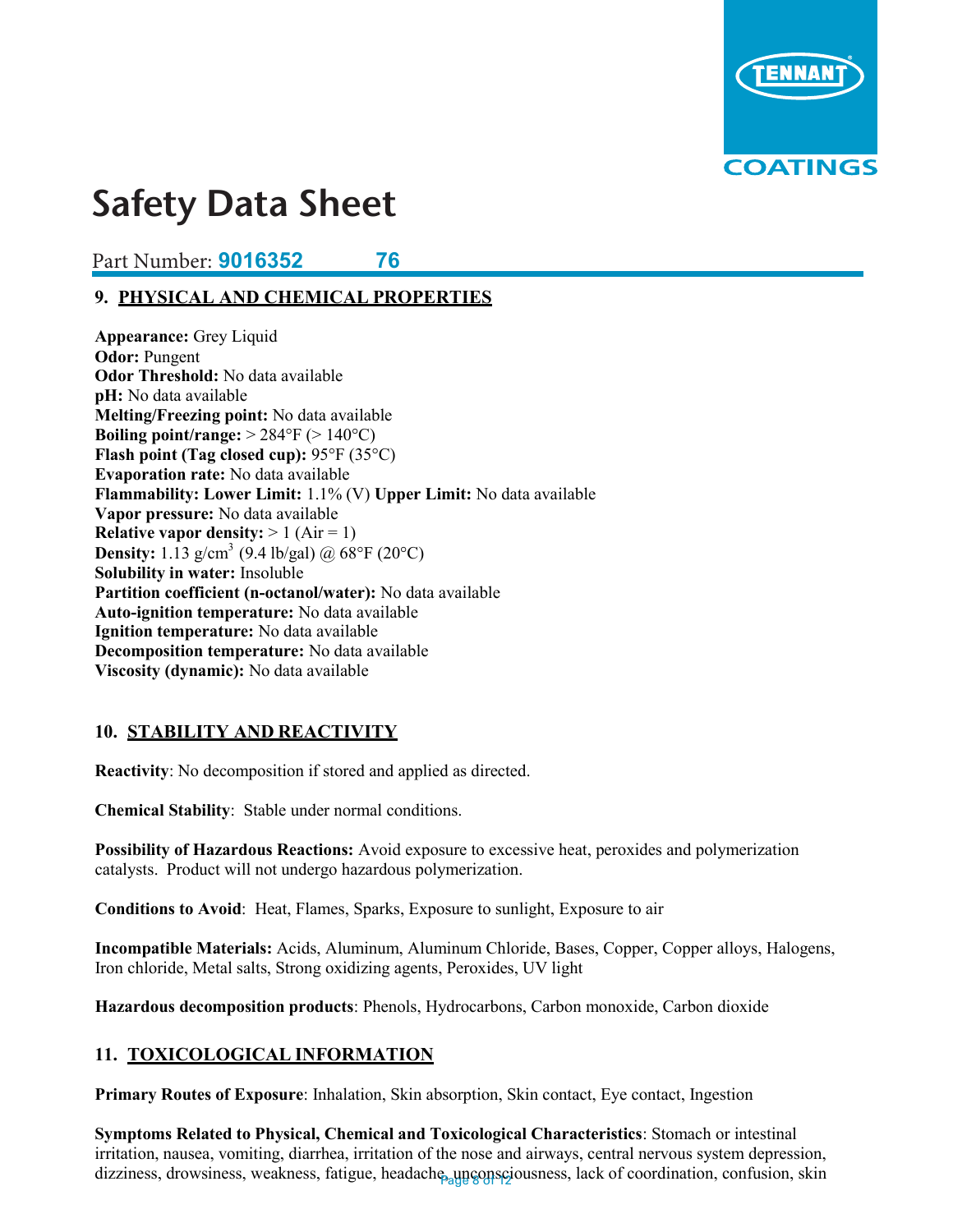

## **Part Number: 9016352 76 76**

irritation, redness, burning sensation, drying, cracking, other skin damage, eye irritation, stinging sensation, tearing, and swelling of the eyes. Swallowing large amounts may cause for material to enter the lungs during swallowing or vomiting, leading to lung inflammation and other lung damages.

**Delayed and Immediate Effects & Chronic Effects from Exposure:** The liquid defats the skin after longterm or repeated exposure. The substance may result in central nervous system depression symptoms, such as drowsiness or dizziness. This substance is a suspected skin sensitizer and may cause allergic skin reactions. This substance is a suspected respiratory sensitizer and may result in allergies, asthma symptoms or breathing difficulties. This substance is suspected of causing germ cell mutagenic effects based on studies on laboratory animals alone. This substance is suspected of damaging fertility or the unborn child based on laboratory animal studies. This substance may cause cancer to humans as outlined by OSHA, IARC, ACGIH, and NTP (see below).

## **Measures of Toxicity:**

Acute toxicities are calculated based on component toxicities Mixture: Acute Oral Toxicity: No sufficient data available

Acute Dermal Toxicity: No sufficient data available Acute Inhalation Toxicity:  $LC_{50}$  Rat:  $> 3,900$  ppmV

| <b>Styrene</b>                                                   | $CAS \# 100-42-5$                                                     |
|------------------------------------------------------------------|-----------------------------------------------------------------------|
| <b>Acute Oral Toxicity</b>                                       | $LD_{50}$ Rat: 2,650 mg/kg                                            |
| <b>Acute Inhalation Toxicity</b>                                 | $LC_{50}$ Rat: 2,800 ppmV                                             |
|                                                                  |                                                                       |
| <b>Titanium Dioxide</b>                                          | $\text{CAS}~\#~13463\text{-}67\text{-}7$                              |
| <b>Acute Oral Toxicity</b>                                       | $LD_{50}$ Rat: $> 5,000$ mg/kg                                        |
| <b>Acute Inhalation Toxicity</b>                                 | $LC_{50}$ Rat: $> 6.8$ mg/l                                           |
| <b>Silicon Dioxide</b>                                           | $CAS \# 7631-86-9$                                                    |
| <b>Acute Oral Toxicity</b>                                       | $LD_{50}$ Rat: 3,160 mg/kg                                            |
|                                                                  |                                                                       |
|                                                                  |                                                                       |
| Naphtha, petroleum                                               | $CAS \# 64742 - 95 - 6$                                               |
| <b>Acute Oral Toxicity</b>                                       |                                                                       |
| <b>Acute Dermal Toxicity</b>                                     | $LD_{50}$ Rat: > 4,000 mg/kg<br>$LD_{50}$ Rabbit: $> 3,480$ mg/kg     |
| <b>Acute Inhalation Toxicity</b>                                 | $LC_{50}$ Rat: 3,670 ppmV                                             |
|                                                                  |                                                                       |
| <b>Dimethylaniline</b>                                           | $CAS \# 121-69-7$                                                     |
| <b>Acute Oral Toxicity</b>                                       | $LD_{50}$ Rat: 951 mg/kg                                              |
| <b>Acute Dermal Toxicity</b><br><b>Acute Inhalation Toxicity</b> | $LD_{50}$ Rabbit: 1,770 mg/kg<br>$LC_{50}$ Rat: 250 mg/m <sup>3</sup> |

**Carcinogen Claims:**  OSHA: **Yes; 2** International Agency for Research on Cancer (IARC): **Yes; 2B [Possibly Carcinogenic]**  ACGIH: **No; A3 [Animal Carcinogen]**  National Toxicology Program (NTP) Report on Carcinogens: **Yes; II [Reasonably Anticipated Carcinogen]**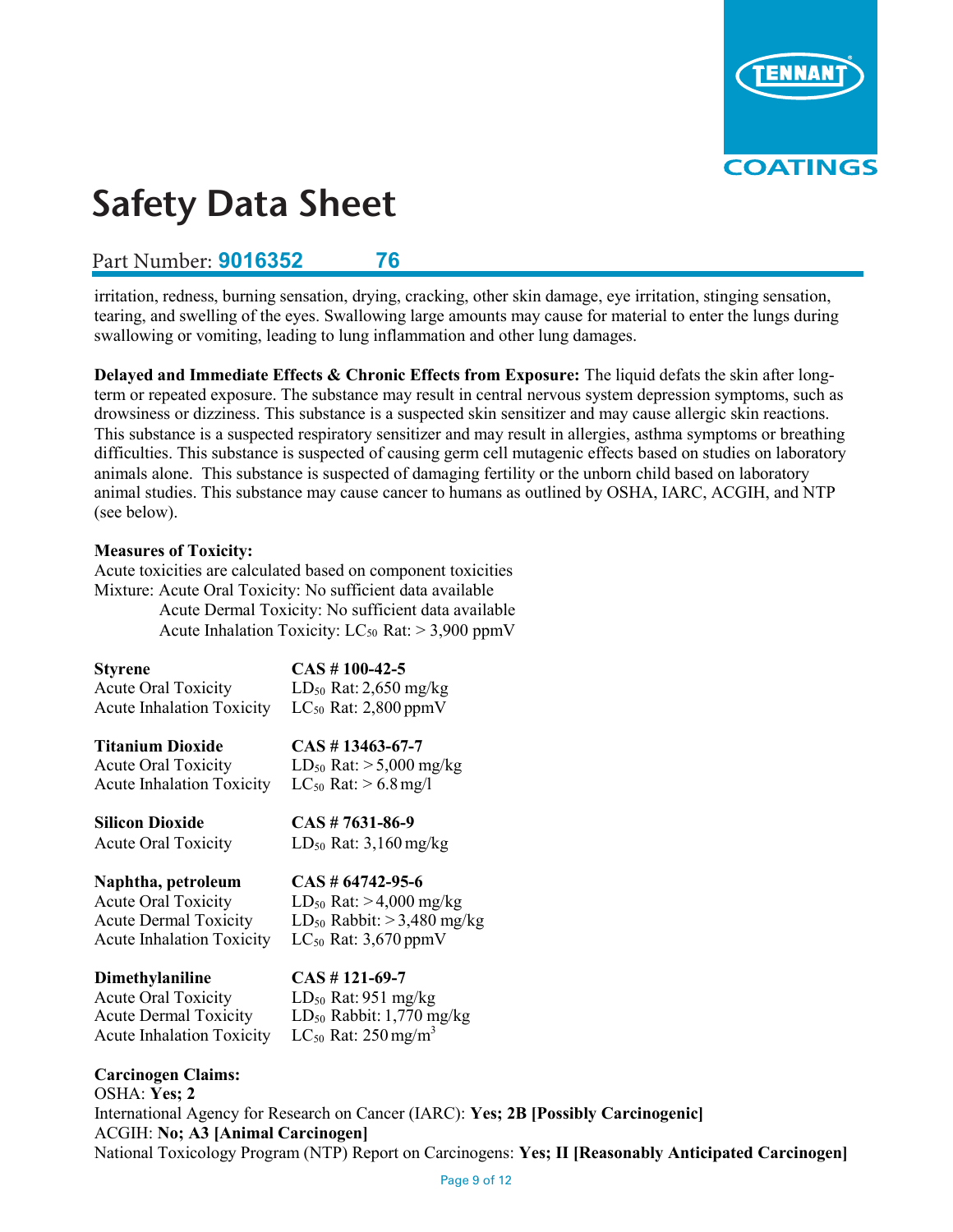

**Part Number: 9016352 76 76** 

## **12. ECOLOGICAL INFORMATION**

**Eco-toxicity:** This substance is expected to be toxic to aquatic organisms. It is strongly advised that this substance does not enter the environment. Local authorities should be advised if significant spillages cannot be contained or if material discharges into drains or ground water.

| Dimethylaniline | $CAS # 121-69-7$                                                                                                                                                                                                       |
|-----------------|------------------------------------------------------------------------------------------------------------------------------------------------------------------------------------------------------------------------|
| <b>Styrene</b>  | $\text{CAS}~\#~100-42-5$<br>Toxicity to Fish $LC_{50} - 4.02$ mg/l (Fathead Minnow; 96 h)<br>Toxicity to Daphnia $EC_{50} - 4.7$ mg/l (Water flea; 48 h)<br>Toxicity to Algae $EC_{50} > 4.9$ mg/l (Green Algae; 72 h) |
|                 |                                                                                                                                                                                                                        |

| лшсигуташшис | CMJ H 1417077                                                 |
|--------------|---------------------------------------------------------------|
|              | Toxicity to Fish $LC_{50} - 65.6$ mg/l (Fathead Minnow; 96 h) |
|              | Toxicity to Daphnia $EC_{50} - 5$ mg/l (Water Flea; 48 h)     |

**Persistence & Degradability:** No data available **Bio-accumulative Potential:** No data available **Mobility in Soil:** No data available **Other Adverse Effects:** No data available

## **13. DISPOSAL CONSIDERATIONS**

Dispose of in accordance with Federal, State or Local regulations. Contaminated packaging should be emptied as far as possible before disposal.

## **14. TRANSPORT INFORMATION**

## **DOT SHIPPING CLASSIFICATION:**

UN NUMBER: UN1866 PROPER SHIPPING NAME: Resin solution, flammable TRANSPORTATION HAZARD CLASS: 3 PACKING GROUP: III HAZARD LABEL: 3

## **IMDG (Marine) SHIPPING CLASSIFICATION:**

IMDG CODE: 3 UN NUMBER: UN1866 MARINE POLLUTANT: No EmS: F-E; S-E IMDG PACKING GROUP: III HAZARD LABEL: 3 **Description of the goods**  RESIN SOLUTION flammable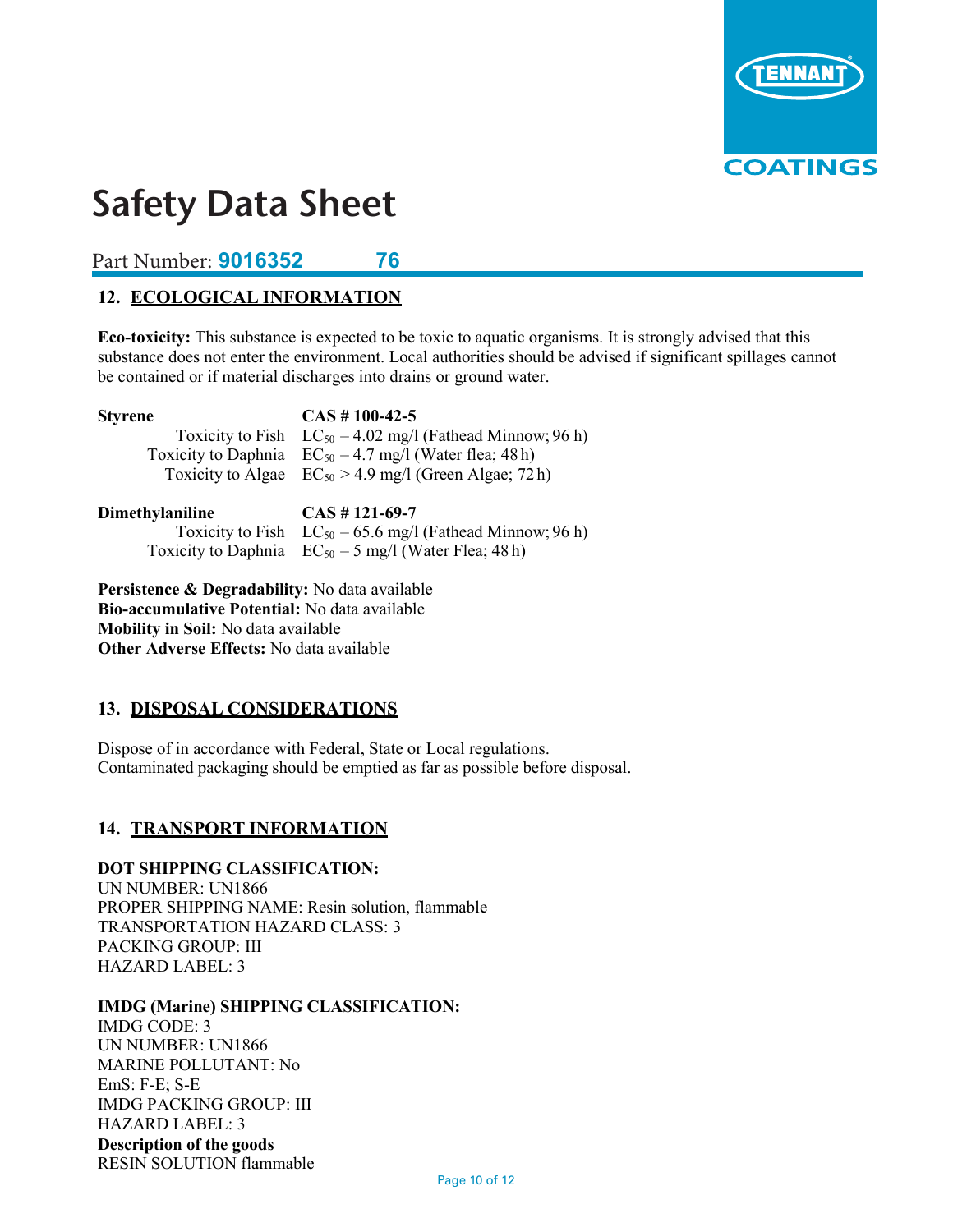

**Part Number: 9016352 76 76** 

**IATA (Air) SHIPPING CLASSIFICATION:**  ICAO/IATA-DGR: 3 UN NUMBER: UN1866 HAZARD LABEL: 3 IAO packing group: III **Description of the goods**  Resin solution, flammable

## **15. REGULATORY INFORMATION**

All components of this product conform to the following national inventory requirements. US TSCA, EU EINECS and Canada DSL

## **SARA Title III**

#### **Section 302 – Extremely Hazardous Chemicals**

The following ingredients are subject to the supplier notification requirements of Section 302 of the Superfund Amendments and Reauthorization Act (SARA/EPCRA) and the requirements of 40 CFR Part 37 *None Listed* 

## **Section 313 – Toxic Chemicals**

The following ingredients are subject to the supplier notification requirements of Section 313 of the Superfund Amendments and Reauthorization Act (SARA/EPCRA) and the requirements of 40 CFR Part 37

| Component | $CAS \#$       | Weight %  | <b>CERCLA RQ</b> |
|-----------|----------------|-----------|------------------|
| Styrene   | $100 - 42 - 5$ | $25 - 35$ | 1,000            |

## **OTHER FEDERAL REGULATIONS**

Components of this product are subject to RCRA Hazardous Waste requirements. Clean Air Act (CAA) Hazardous Air Pollutants requirements and OSHA Process Safety Management (PSM) high hazard requirements.

## **CANADIAN REGULATIONS**

WHMIS Classification: B2, D2A, D2B (Based on components)

## **STATE REGULATIONS**

#### California Proposition 65

**WARNING:** This product contains chemicals known to the state of California to cause cancer, birth defects, and other reproductive harm.

The components of this product may be included on the various state hazardous materials lists noted below. California Hazardous Substances List Delaware Air Quality Management List Idaho Air Pollutants List Page 11 of 12